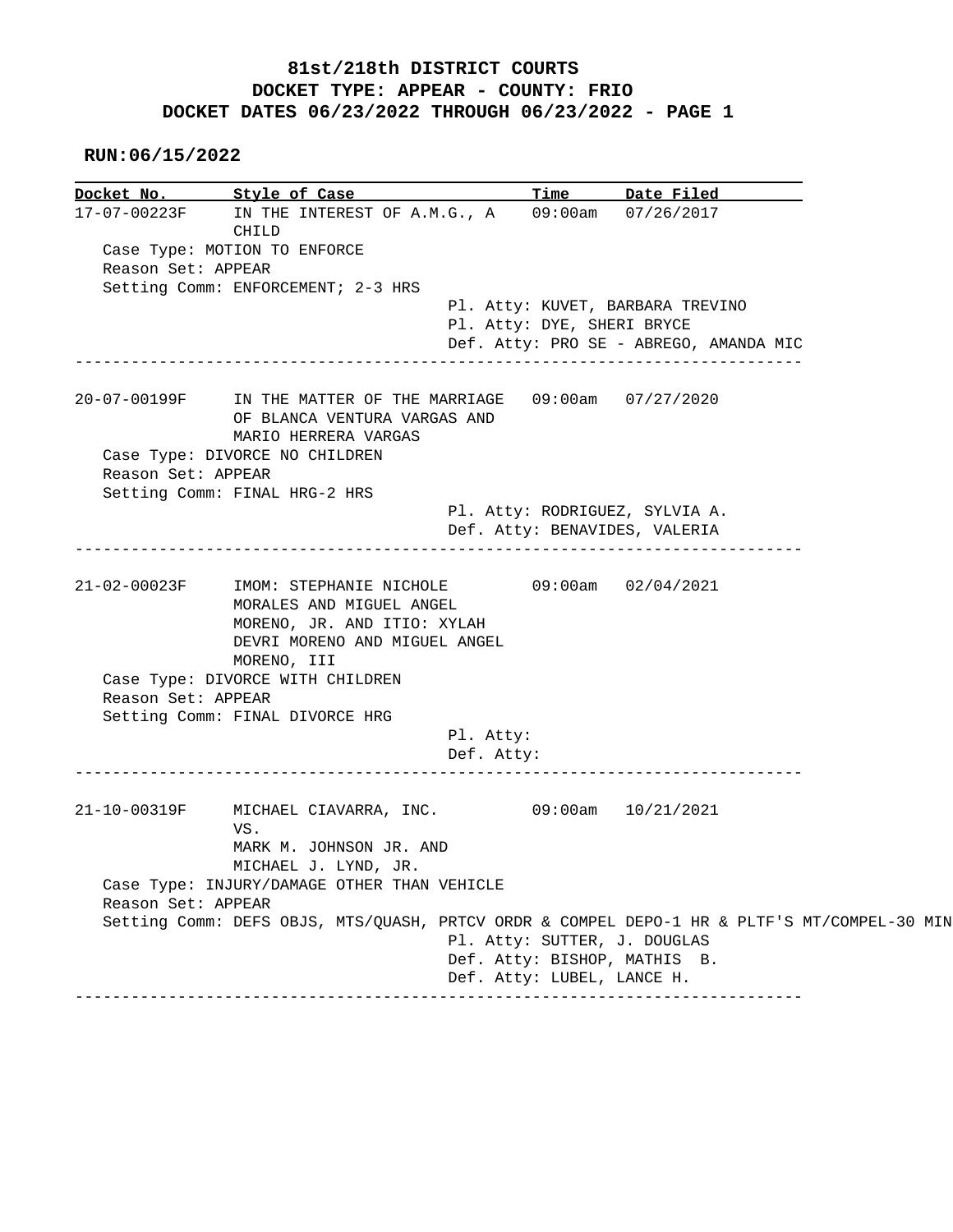## **81st/218th DISTRICT COURTS DOCKET TYPE: APPEAR - COUNTY: FRIO DOCKET DATES 06/23/2022 THROUGH 06/23/2022 - PAGE 2**

 **RUN:06/15/2022**

**Docket No. Style of Case Time Date Filed**  21-11-00338F IMOM: STEPHEN M. VERA AND 09:00am 11/22/2021 SARAH VERA Case Type: DIVORCE NO CHILDREN Reason Set: APPEAR Setting Comm: FINAL DECREE OF DIVORCE-15 MINS Pl. Atty: Def. Atty: GREEN, ZACHARY O'NEIL ------------------------------------------------------------------------------ 21-12-00349F IMOM: YVONNE TORRES SANTOS AND 09:00am 12/12/2021 JOSE L. SANTOS, JR. AND ITIO: ELIZABETH E. SANTOS, KEVAIH F. SANTOS, AND SARAI E. TORRES, CHILDREN Case Type: DIVORCE WITH CHILDREN Reason Set: APPEAR Setting Comm: FINAL HRG-30 MINS Pl. Atty: PRO SE - SANTOS, YVONNE SANT Def. Atty: ROBERTS, KATHLEEN 'KATIE' ------------------------------------------------------------------------------ 22-03-00060F IMOM: CASEY ALEXANDER KING AND 09:00am 03/04/2022 CANDIS ELAINE LANGFORD Case Type: DIVORCE W/O CHILDREN Reason Set: APPEAR Setting Comm: FINAL DIV HRG Pl. Atty: PRO SE - KING, CASEY ALEXAND Def. Atty: ------------------------------------------------------------------------------ 22-03-00062F IMOM: CALEB JOSHUA THOMPSON 09:00am 03/08/2022 AND SARAH ASHLEY BURTS AND ITIO: ALEXIS MAE THOMPSON Case Type: DIVORCE WITH CHILDREN Reason Set: APPEAR Setting Comm: FINAL DIV HRG Pl. Atty: PRO SE - THOMPSON, CALEB JOS Def. Atty: ------------------------------------------------------------------------------ 22-03-00083F IMOM: STEPHAN DANIEL AGUILAR 09:00am 03/24/2022 AND AUTUMN GRACE AGUILAR Case Type: DIVORCE W/O CHILDREN Reason Set: APPEAR Setting Comm: FINAL HRG/DEFAULT-30 MINS Pl. Atty: RODRIGUEZ, SYLVIA A. Def. Atty: PRO SE - AGUILAR, AUTUMN GR ------------------------------------------------------------------------------